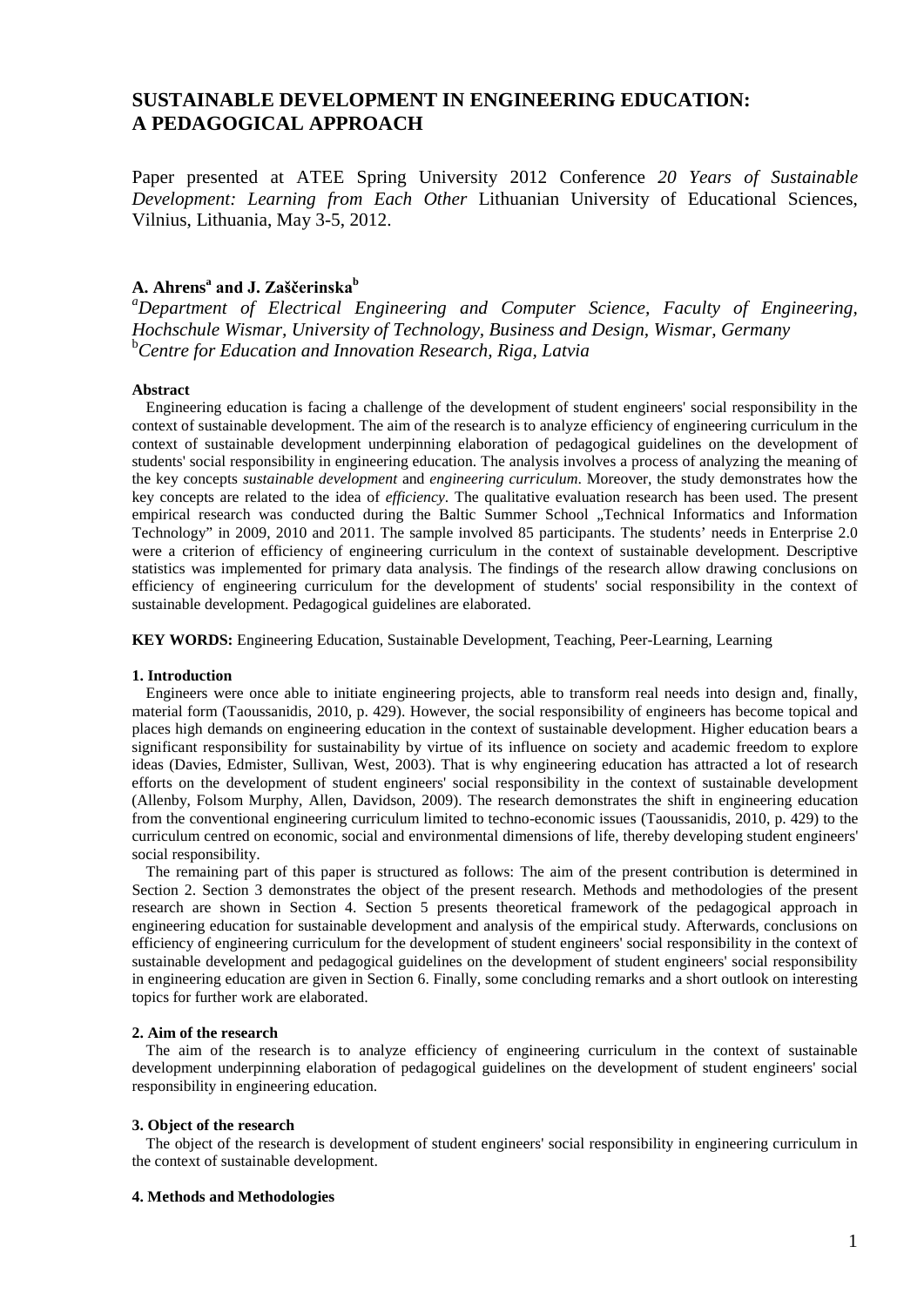The method of the present research involves a process of analyzing the meaning of the key concepts *sustainable development* and *engineering curriculum*. Moreover, the research demonstrates how the key concepts are related to the idea of *efficiency*. The study presents how the steps of the process are related and shows a potential model for development: sustainable development → sustainable development in education → engineering curriculum design in the context of sustainable development  $\rightarrow$  modelling Enterpise 2.0 application in engineering curriculum in the context of sustainable development  $\rightarrow$  empirical study within a multicultural environment.

The methodological background of the present research is based on System-Constructivist Theory introduced as New or Social Constructivism Pedagogical Theory.

It should be mentioned that the Activity Theory by Leontyev (Leont'ev, 1978, p. 7) made a distinction between the individual's *action*, and the social *activity* of which it is a part (Leont'ev, 1978, p. 7) and which gives it meaning (Blunden, 2009, p. 10). Although Activity Theory is associated with the name of Leontyev rather than Vygostky, the *activity* concept originated with Vygotsky (Blunden, 2009, p. 10). System-Constructivist Theory and, consequently, System-Constructivist Approach to learning introduced by Reich (Reich, 2005) emphasize that human being's point of view depends on the subjective aspect:

- everyone has his/her own system of external and internal perspectives that is a complex open system and
- experience plays the central role in the knowledge construction process (Maslo, 2007, p. 39).

The methodology based on the methodological background of the present research is identified as development of the system of external and internal perspectives. Therein, the term *perspective* in the present research means to embody certain fundamental assumptions (Barry, 2002, p. 3). The initial components of the development of the system of external and internal perspectives based on findings of Vygotsky (Vygotsky, 1934/1962) and Robbins (Robbins, 2007, p. 49-54) are depicted in Figure 1.



*Figure 1:* **Development of the system of external and internal perspectives**

The social level (the external perspective) accentuates social interaction of development (Surikova 2007, p. 384). Therein, social interaction is defined as the unity of outside developmental circumstances and individual psychological characteristics in his/her experience (Surikova, 2007, p. 384). The individual level (the internal perspective) focuses on cognitive activity (Surikova 2007, p. 384). Cognitive activity refers to the unity of processes of sense, perception, attention, memory, thinking, speech and imagination, by which people perceive, remember, think, speak, and solve problems. In other words, any function in the individual cultural development appears at the beginning between people (as interpsychical or intermental category), and then – on the intrinsic level (as intrapsychical or intramental category) (Wells, 1994, p. 3). As the process, the methodology of the development of the system of external and internal perspectives has its cyclic nature. The development of the system of external and internal perspectives is based on Law of Development or interiorization (Vygotsky, 1934/1962) formulated by Vygotsky as transformation of the external culture into the individual internal (Wells, 1994, p. 3) that means that any function in the individual cultural development appears twice or on two planes (Wells, 1994, p. 3): first on the social level (the external perspective) and later, on the individual level (the internal perspective). Hence, the phase of unity of external and internal perspectives (the system of interacting phenomena) is determined as the sub-phase between the social level (the external perspective) and the individual level (the internal perspective) as shown in Figure 2. The phases of interiorization determine the essence of the methodology of the development of the system of external and internal perspectives and its implementation's sequence from the external perspective to the internal perspective through the phase of unity of external and internal perspectives (the system of interacting phenomena) as demonstrated in Figure 2.



 *Figure 2:* **Phases of interiorization**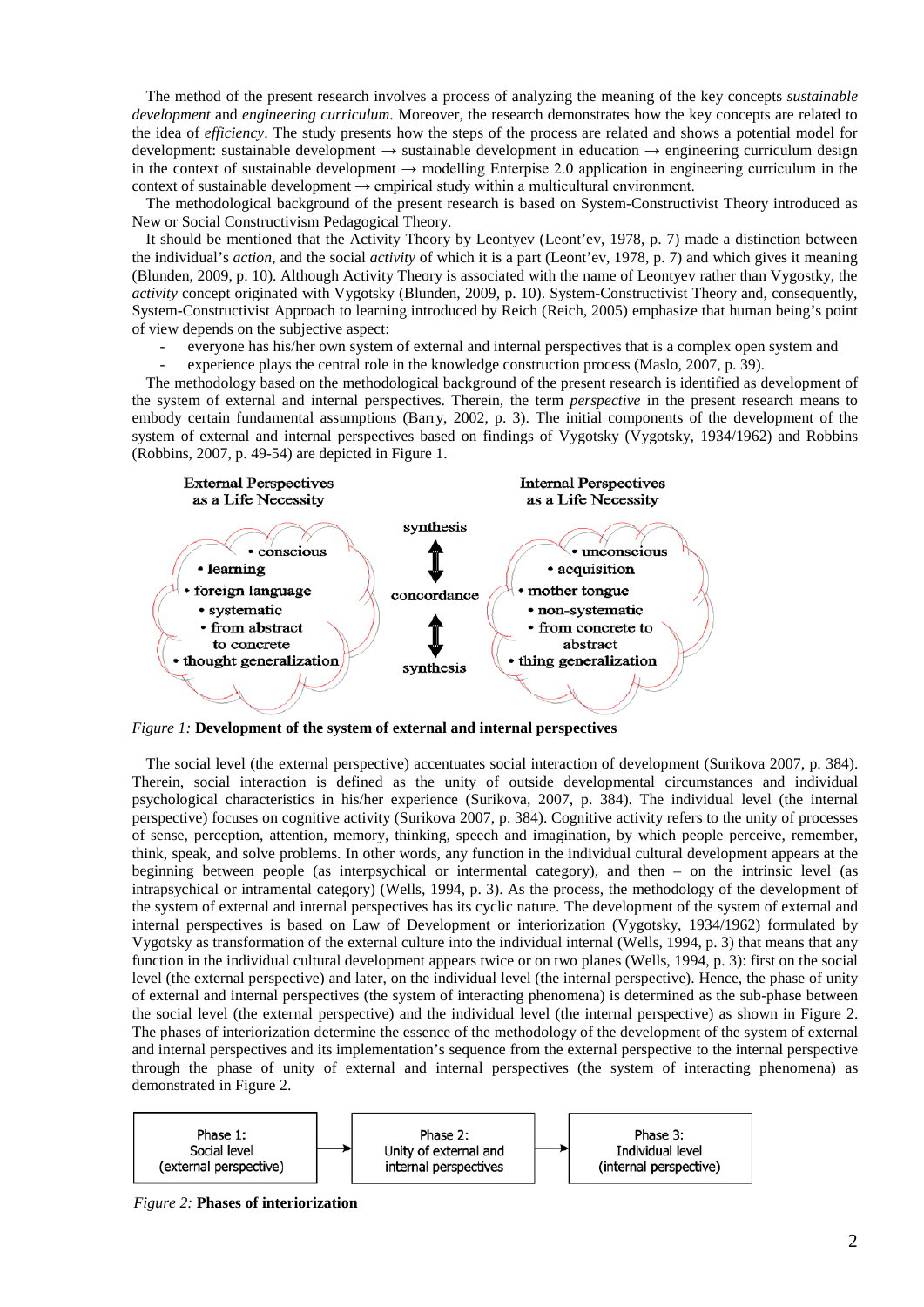Moreover, complemented components of external and internal perspectives are identified in Table 1 based on the analysis of the external culture and the individual internal culture within Law of Development or interiorization (Vygotsky, 1934/1962).

| <b>External Perspective</b>                                                                           | Development of the system                                                                                  | <b>Internal Perspective</b>                                     |  |
|-------------------------------------------------------------------------------------------------------|------------------------------------------------------------------------------------------------------------|-----------------------------------------------------------------|--|
| meaning<br>-<br>denotation<br>-<br>scientific<br>$\overline{\phantom{a}}$<br>whole<br>$\qquad \qquad$ | schemas<br>-<br>chunks<br>-<br>gambits<br>$\sim$<br>concept system<br>-<br>grammar<br>new type of function | sense<br>personal meaning<br>spontaneous<br>part<br>connotation |  |

*Table 1:* **Complemented components of external and internal perspectives** 

Moreover, the authors' position on the present research based on the methodology of the development of the system of external and internal perspectives is reflected in principles of mutual sustainability and mutual complementarity. The principle of mutual sustainability means to provide a complex of possibilities to learn for everyone (both student and educator in the present research), and reflected principle of complementarity reveals that the opposite things (principles in the present research) supplement each other for finding the truth.

# **5. Results of the Research**

### **5.1. Theoretical Framework on Sustainable Development in Engineering Education**

Sustainable development is defined as development that meets the needs of the present generation without compromising the chances of future generations to meet their own needs and aspirations (United Nations General Assembly, 1987). Sustainable development aims to achieve three types of approaches to solving the three categories of objectives: economic, social, environmental as shown in Figure 3.



*Figure 3:* **Dimensions of sustainable development**

Thus, sustainable personality is "a person who sees relationships and inter-relationships between nature, society and the economy" (Rohweder, 2007, p. 24). In other words, this is a person who is able to develop the system of external and internal perspectives as demonstrated in Figure 1, and in turn the system of external and internal perspectives becomes a main condition for the sustainable personality to develop. Sustainable development in engineering education is about giving engineers an understanding of the issues involved as well as about raising their awareness of how to work and act sustainably (Taoussanidis, 2010, p. 430). The resulting concept is that "the engineer should be a first-rate technical expert who acts as a social agent, rather than just a technician" (Clift, 1998, p. 155) with a "broad understanding of the social and philosophical context in which he will work" (Perdan, Azapagic, Clift, 2000, p. 170). In engineering education curriculum is a central, organizing stance (Portelli, Vilbert, 2002a, p. 39). The search for engineering curriculum in the context of sustainable development reveals the complexity in terms of scientific and theoretical fundamentals, prevailing concepts as well as current practical applications. Moreover, the interaction of synonyms of the term *curriculum*, namely, *approach, plan* (often in Germany and Russia), *design*, *way of thinking* as well as *strategy* and *programme* has been found. Curriculum comprises the following components: aim, objectives, content, process of teaching and learning as well as evaluation as depicted in Figure 4.

Curriculum based on System-Constructivist Approach to learning centres on the possibilities for the coconstruction and co-production of innovation, thereby developing student engineers' social responsibility, rather than on innovation as simply educator transmitted or simply engineering student created (Portelli, Vilbert, 2002a, p. 39). Therein, curriculum is centred on the process design (Philippou, 2005, p. 357).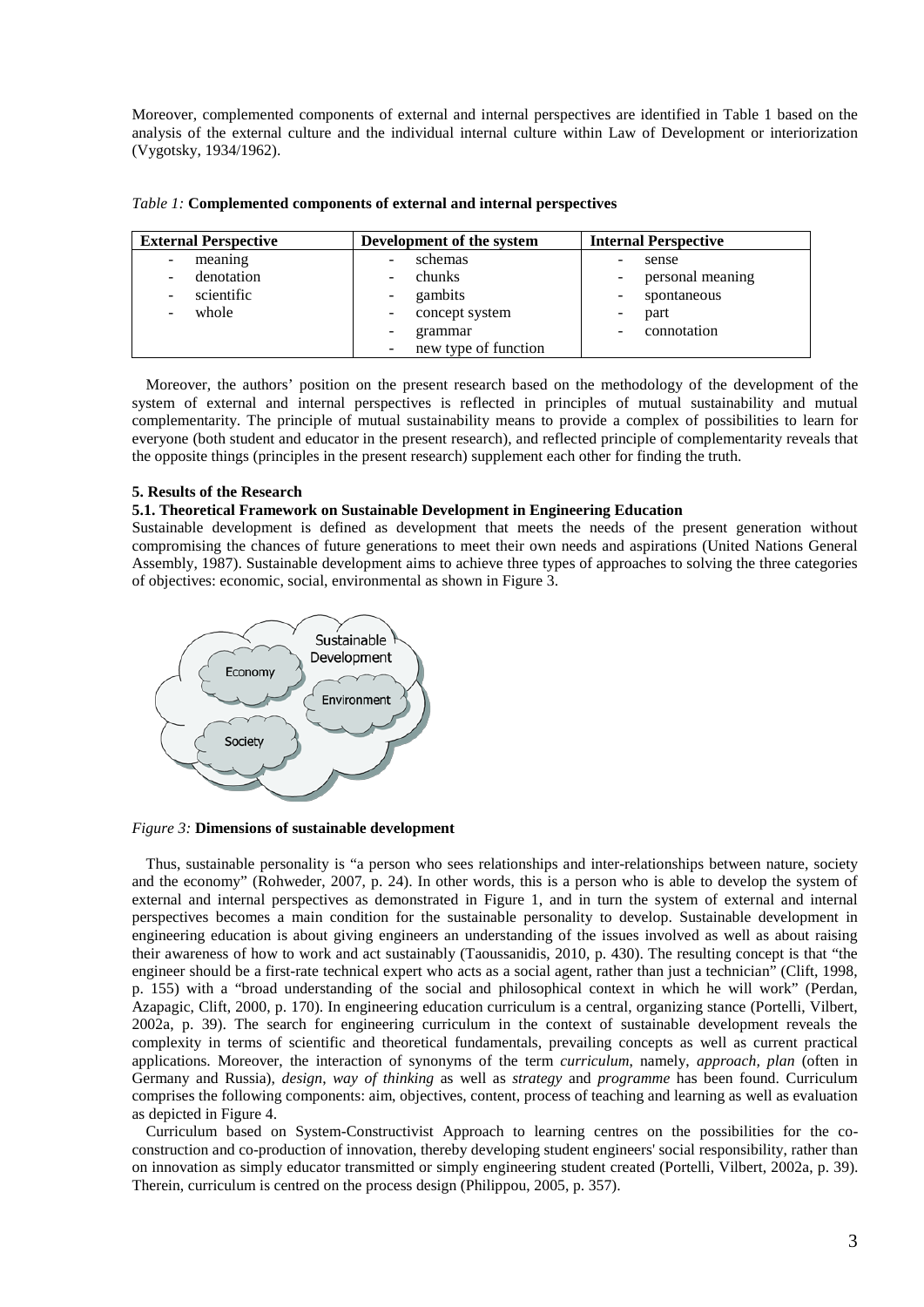

*Figure 4: Curriculum components* 

The methodology of the development of the system of external and internal perspectives determines the implementation of the curriculum process to proceed in three following phases: from the external perspective or teaching to the internal perspective or learning through the phase of the unity of external and internal perspectives and/or the system of interacting phenomena or peer-learning as shown in Figure 5.



*Figure 5:* **Inter-connections between the methodology of the development of the system of external and internal perspectives and curriculum process**

Moreover, the paradigm changes from an input based teaching/learning process to an outcome based process (Bluma, 2008, p. 673), thereby developing student engineers' social responsibility. Hence, the curriculum demonstrates how the learning outcomes are to be achieved by determining the phases of the process of teaching and learning: the process of teaching and learning gradually proceeds from teaching in Phase 1 to learning in Phase 3 through peer-learning in Phase 2 as depicted in Figure 6.



*Figure 6:* **Phases of the process of teaching and learning**

The stages of curriculum design involve needs analysis, aims and objectives of the course, approaches and principles, syllabus design or the course content (Lūka, 2008, p. 4), content/sequencing/organization, materials and support, methods as well as evaluation and assessment. In its turn, engineering curriculum design in the context of sustainable development includes the following steps (Boev, Kriushova, Kulyukina, Surygin, Freeston, Heitmann, Chuchalin, 2011, p. 41-42):

Step 1: Curriculum conception (a brief description of the curriculum) that is aimed at identifying the curriculum constituencies defined as stakeholders (Boev, 2011) and creation of the system ensuring the interaction with constituencies and studying of their needs.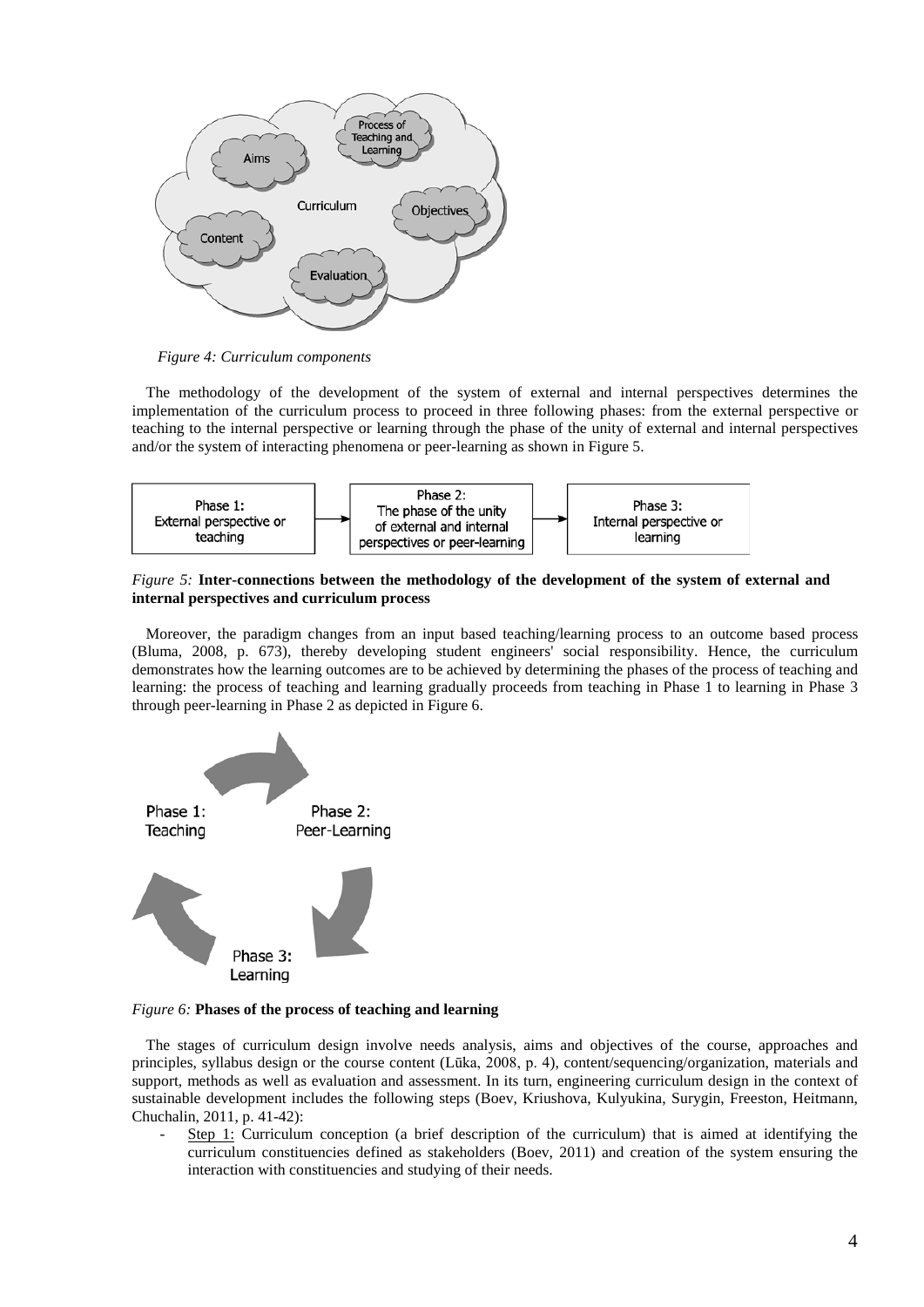- Step 2: Determination of curriculum educational objectives that are based on the needs of the constituencies. The curriculum objectives should be consistent with the mission of the institution to ensure its market competitiveness and demand of constituencies.
- Step 3: Definition of measurable curriculum learning outcomes, namely, knowledge, skills and attitudes, which a student acquires during his study within the curriculum. The curriculum learning outcomes should correspond with the needs of the constituencies and ensure the achievement of the programme objectives by the graduates.
- Step 4: The curriculum design that demonstrates how the learning outcomes are to be achieved by defining the curriculum modules that ensure their achievement and by assigning European Credit Transfer and Accumulation System (ECTS) to learning outcomes. Each module has a number of learning outcomes that have their credit value depending on their contribution to achievement of programme outcomes. An educator responsible for a module must ensure development of its syllabus, teaching technologies, and supporting facilities aiming at achievement of module learning outcomes. Each module must have the assessment methods and tools for achievement of planned learning outcomes. The credits should not be assigned to a module if module does not include assessment of outcomes to be achieved. The notional learning time for a module is defined in accordance with its credit value.
- Step 5: Development of the assessment system for achievement of learning outcomes and curriculum objectives that should be done systematically and used for curriculum continuous improvement. The professional accreditation of curriculum by the accrediting agency is an important part of the assessment system of an institution.

# **5.2. Empirical Research**

The design of the present empirical research comprises the purpose and question of the present empirical study, sample of the present empirical study and methodology of the present empirical study. The present empirical study was conducted during student engineers' Enterprise 2.0 application in the engineering curriculum of Baltic Summer School *Technical Informatics and Information Technology* to examine efficiency of Enterprise 2.0 application in engineering curriculum. Its topicality is determined by ever-increasing flow of information and business processes in which an important role is laid to Enterprise 2.0 as a means of getting information and gaining experience. The research question is as follows: Has student engineers' Enterprise 2.0 application been efficient? The present research conducted during the Baltic Summer School "Technical Informatics and Information Technology" in 2009, 2010 and 2011 involves 85 respondents, namely,

- 22 participants of Fifth Baltic Summer School *Technical Informatics and Information Technology* at the Institute of Computer Science of Tartu University, August 7-22, 2009, Tartu, Estonia, for the case analysis,
- 28 participants of Sixth Baltic Summer School *Technical Informatics and Information Technology* at Kaunas Technical University, August 13-28, 2010, Kaunas, Lithuania, for the case analysis,
- 24 participants of Seventh Baltic Summer School *Technical Informatics and Information Technology* at Riga Technical University, August 12-27, 2011, Riga, Latvia, for the case analysis,
- an educator of Baltic Summer School *Technical Informatics and Information Technology* for the internal evaluation and
- 10 researchers in the field of educational research from different countries for the external evaluation.

All the participants of Baltic Summer School *Technical Informatics and Information Technology* have got Bachelor or Master Degree in different fields of Computer Sciences and working experience in different fields related to computing and information technology. The participants of Baltic Summer School *Technical Informatics and Information Technology* are with different cultural background and diverse educational approaches from different countries, namely, Latvia, Lithuania, Estonia, Russia, Belarus, Mongolia, Egypt, Germany, Pakistan, Indonesia, Great Britain, China, India, Nigeria, Romania and Mexico, etc. Hence, the sample is multicultural as the respondents with different cultural backgrounds and diverse educational approaches were chosen. That emphasizes the study of individual contribution to the development of student engineers' Enterprise 2.0 application (Lūka, Ludborza, Maslo, 2009, p. 5). It should be also mentioned that whereas cultural similarity aids mutual understanding between people (Leontiev quoted by Robbins, 2007, p. 55), the students' different cultural and educational backgrounds contribute to successful learning and become an instrument of bringing the students together more closely under certain conditions, namely, appropriate materials, teaching/learning methods and forms, motivation and friendly positioning of the educator (Abasheva, 2010, p. 431). Hence, the group's socio-cultural context (age, field of study and work, mother tongue, etc.) is heterogeneous.

Interpretative research paradigm which corresponds to the nature of humanistic pedagogy (Lūka, 2008, p. 52) has been determined. Interpretative paradigm is characterized by the researchers' practical interest in the research question (Cohen, Manion et.al., 2003). Checking the efficiency of pedagogic interventions and organizational changes in complex and constantly self-regenerating environments (Kardoff, 2004, p. 137) employs the qualitative evaluation research (Flick, 2004, p. 149). Hence, the qualitative evaluation research aimed at examining efficiency of Enterprise 2.0 application has been used in the study. Therein, efficiency involves quality and effectiveness as depicted in Figure 7.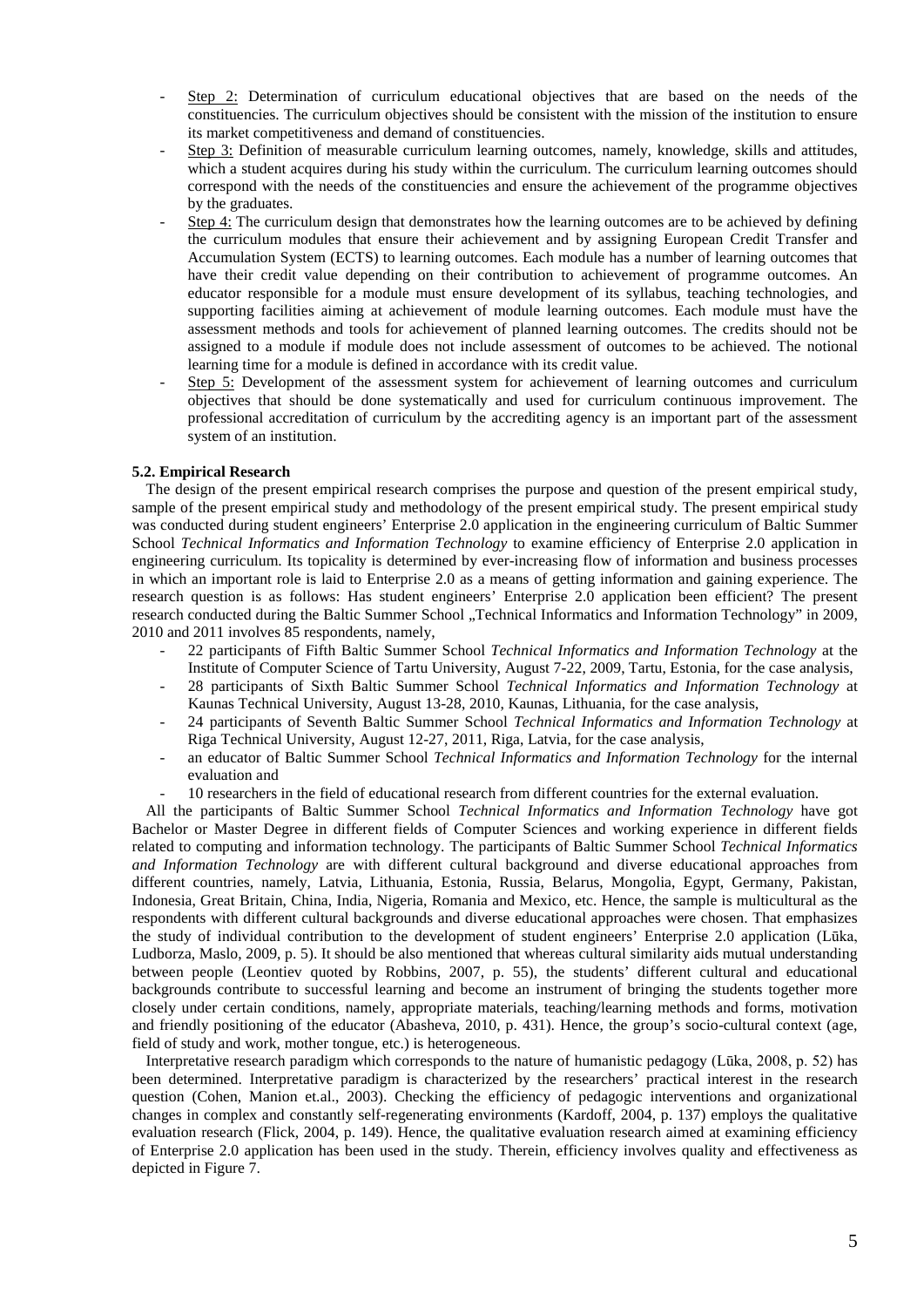

*Figure 7:* **Elements of efficiency**

Quality of Enterpise 2.0 application is regarded as the improvement of student engineers' knowledge, skills and attitudes. In its turn, effectiveness is considered as the educator's contribution to the student engineers' knowledge, skills and attitudes in Enterpise 2.0 application.

Enterpise 2.0 application is efficient if the inputs (Enterpise 2.0 application) produce the maximum output (students' knowledge, skills and attitudes (European Commission, 2006, p. 2). Therein, students' knowledge, skills and attitudes is the outcome criterion of efficiency of Enterpise 2.0 application. Figure 8 shows how the qualitative evaluation research proceeds from the phase of exploration of the context analysis aimed at determining the present situation of Enterpise 2.0 application in promoting students' motivation and their readiness to implement the joint activity, through the description of the practice that analyzes differences in levels of features researched and to the phase of generalization of the model that evaluates efficiency of Enterpise 2.0 application for the development of students' knowledge, skills and attitudes.



 *Figure 8:* **Phases of the qualitative evaluation research**

The qualitatively oriented research allows the construction of only few cases (Mayring, 2007, p. 1). Moreover, the cases themselves are not of interest, only the conclusions and transfers we can draw from this material (Mayring, 2007, p. 6). Selecting the cases for the case study comprises use of information-oriented sampling, as opposed to random sampling (Flyvbjerg, 2006, p. 229). This is because an average case is often not the richest in information. In addition, it is often more important to clarify the deeper causes behind a given problem and its consequences than to describe the symptoms of the problem and how frequently they occur (Flyvbjerg, 2006, p. 229). Random samples emphasizing representativeness will seldom be able to produce this kind of insight; it is more appropriate to select some few cases chosen for their validity.

The present part of the empirical study reveals analysis of engineering students' learning outcomes in Enterprise 2.0 application within Baltic Summer School *Technical Informatics and Information Technology* in 2009, 2010 and 2011 through thorough analysis of two surveys of the student engineers' feedback regarding their needs before and after educators' contribution.

Baltic Summer School *Technical Informatics and Information Technology* takes part in the Baltic States since 2005. The International Summer School offers special courses to support the internationalization of education and the cooperation among the universities of the Baltic Sea Region. The goal of studies in Baltic Summer School *Technical Informatics and Information Technology* is to prepare the student for international Master and Ph.D. programs in Germany, further specialization in computer science and information technology or other related fields, and learning in a simulated environment. Baltic Summer School *Technical Informatics and Information Technology* contains a special module on Web 2.0 where Enterprise 2.0 is part. The present research is based on a widely accepted conception of Enterprise 2.0 as use of Web technologies for enterprise (business) purposes. Typical Enterprise 2.0 of Web 2.0 techniques and technologies include corporate blogs, wikis, feeds and podcasts (Vossen, 2009, p. 38) as shown in Figure 10.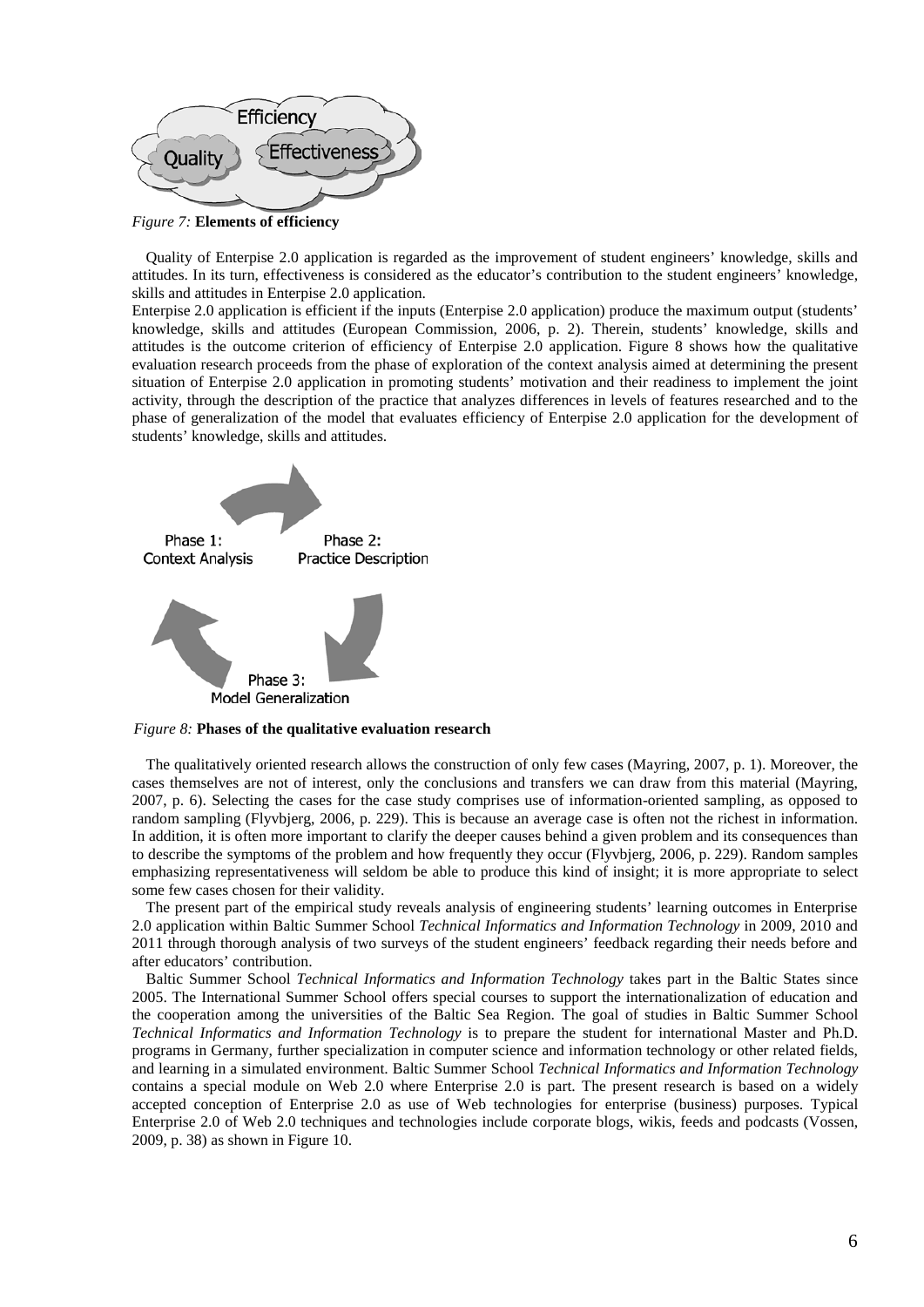

#### *Figure 10:* **Elements of Enterprise 2.0**

**In 2009** analysis of the students' feedback regarding their needs in Enterprise 2.0 application in the pre—and post-survey was based on the following questionnaire:

- Question 1: Do you know the word *Web 2.0*?
- Question 2: Do you know the basic idea of Web 2.0?
- Question 3: Have you already used Web 2.0, namely, Facebook, Twitter, Wikipedia, etc?
- Question 4: Do you think Web 2.0 requires a lot of profound knowledge, namely, math, physics, etc?
- Question 5: Do you think Web 2.0 is useful for your individual needs?
- Question 6: Do you think Web 2.0 is useful for your organizational use?
- Question 7: Do you think Web 2.0 is useful for your professional use?

It should be mentioned that needs analysis of three levels - individual, organizational and professional - serves as a basis for designing a questionnaire (Surikova, 2007, p. 389). By individual purposes private use of Enterprise 2.0 is meant: business functions are used within the family and friends. By organizational purposes use of Enterprise 2.0 between the colleagues is determined: business is made between the participants within the enterprise. And by professional purposes Enterprise 2.0 is used for business with the partners of the enterprise.

Students' experience - knowledge, skills and attitudes - is an indicator of Enterprise 2.0 application in engineering education.

The evaluation scale of five levels for each question is given where "1" means "disagree" and low level of experience in Enterprise 2.0 application and "5" points out "agree" and high level of experience in Enterprise 2.0 application. Analysis of the pre-survey, as depicted in Figure 9, carried out with 22 participants of Fifth Baltic Summer School, shows that the student engineers' Enterprise 2.0 application is heterogeneous as well as the student engineers don't know the possibilities offered by Web 2.0 properly.



*Figure 9:* **PDF (probability density function) of the pre-survey on August 7, 2009**

**In 2010** analysis of the students' feedback regarding their needs in Enterprise 2.0 application in the pre—and post-survey was based on the following questionnaire:

- Question 1: Do you know the concept of Enterprise 2.0?
- Question 2: Do you use Enterprise 2.0 for your individual purposes?
- Question 3: Do you use Enterprise 3.0 for your organizational purposes?
- Question 4: Do you use Enterprise 3.0 for your professional purposes?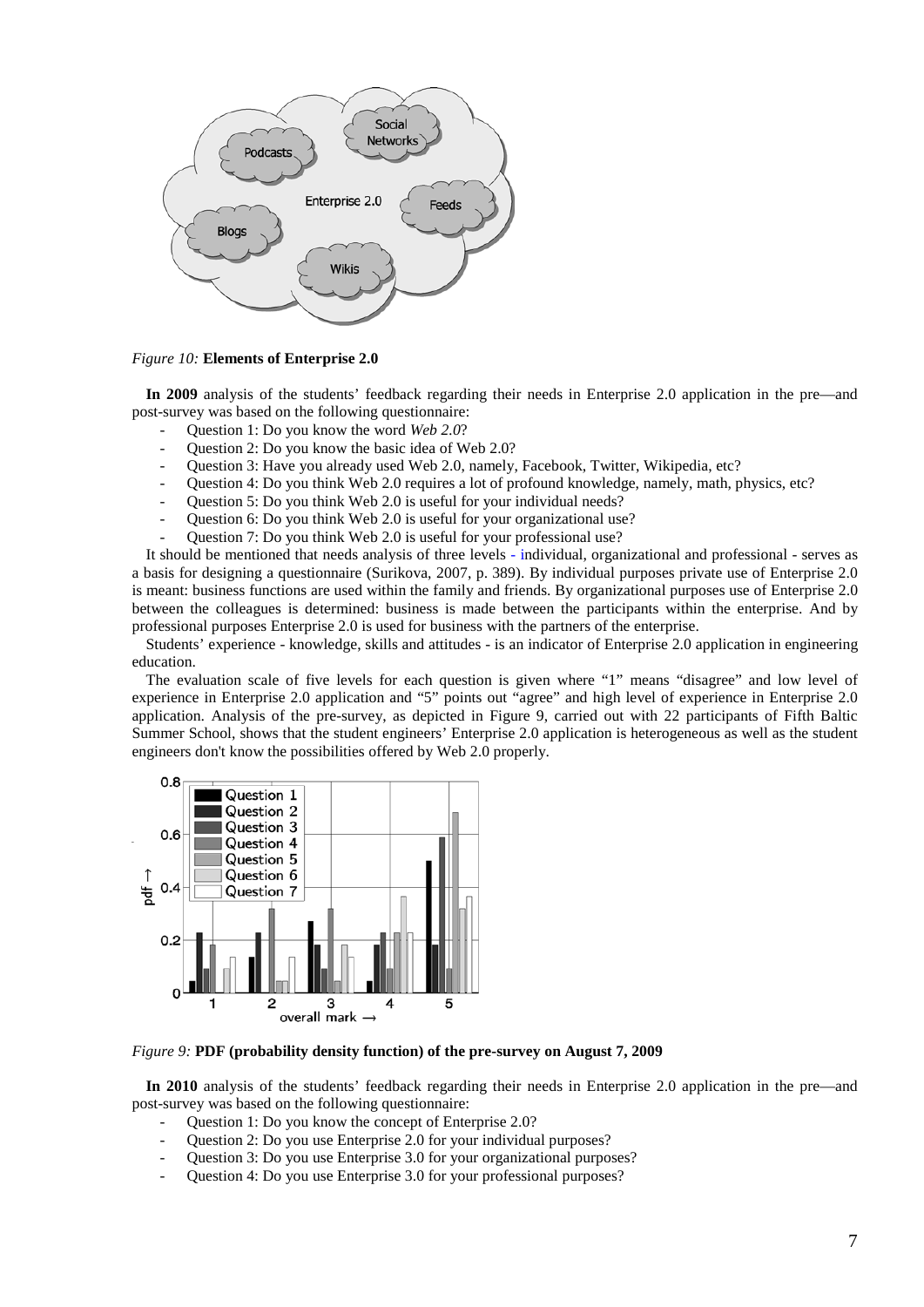- Question 5: Do you participate in activities for your professional development - education, in-service training and/or learning - in use of Enterprise 3.0?

The evaluation scale of five levels for each question is given where "1" means "disagree" and low level of experience in Enterprise 2.0 application and "5" points out "agree" and high level of use of Enterprise 2.0 technologies. Results of the pre-survey of needs in Enterprise 2.0 application reveal that the student engineers do not realize the possibilities offered by Enterprise 2.0 properly.

**In 2011** analysis of the students' feedback regarding their needs in Enterprise 2.0 application in the pre—and post-survey was based on the following questionnaire:

- Question 1: Do you have your own business and / or enterprise? The evaluation scale of two levels for the question is given where "1" means "no" and "2" - "yes".
- Question 2: Do you plan to start your own business and / or enterprise? The evaluation scale of two levels for the question is given where "1" means "no" and "2" - "yes".
- Question 3: To which extent do modern business and enterprise employ Web technologies? The evaluation scale of five levels for the question is given where "0-20%" means a low level of experience in Enterprise 2.0 application and "80-100%" points out a high level of Enterprise 2.0 application.
- Question 4: Please, indicate at least 3 Web technologies used by business and / or enterprise for business applications. The evaluation scale of three levels for the question is given where "1" means a low level of experience in Enterprise 2.0 application and "3" points out a high level of Enterprise 2.0 application.

Results of the pre-survey of needs in Enterprise 2.0 application reveal that the student engineers do not realize the possibilities for business offered by Enterprise 2.0 properly: one engineering student has got his/her own business, 11 engineering students plan to start their own business and / or enterprise, nine engineering students consider that modern business employs Web technologies to 40-60%, 10 student engineers – 60-80% and five engineering students – 80-100%. Six student engineers indicated one Web technology used by business, three engineering student - two Web technologies used by business, 14 student engineers – three Web technologies used by business and one engineering student – five Web technologies used by business.

This is a reason why a support system to contribute to students' learning outcomes in a multicultural study's context was elaborated. This support system differs from the one offered in the special module of Web 2.0 by other educators as the proposed support system proceeds in a certain sequence.

Theoretical analysis and empirical findings of the research contribute to the model of Enterprise 2.0 application in engineering curriculum implemented within Baltic Summer School *Technical Informatics and Information Technology* as following:

- Enterprise 2.0 application in engineering curriculum is conceptualized as promoting student engineers' self-confidence and capability to cope with their own problems in all spheres of life in a knowledgeable and enterprising way, fostering students' enterprise capability (Oganisjana, Koke, 2008, p. 225).
- Educational objective of Enterprise 2.0 application in engineering curriculum is determined as to actively involve the student engineers as prospective employees in the life of Enterprise 2.0 (Portelli, Vilbert, 2002b, p. 15) by providing innovative opportunities and organizing student engineers' cognitive activity.
- Measurable learning outcomes are defined as
	- student engineers' knowledge of the Enterprise 2.0 concept.
	- student engineers' skills to use Enterprise 2.0 for their individual, organizational and professional purposes,
	- student engineers' attitude towards participation in activities for their professional development education, in-service training and learning.
- Enterprise 2.0 application is implemented in the Web 2.0 module of engineering curriculum. The Web 2.0 module examines the advantages and problems of this technology, namely, architecture and management, protocol design, and programming, which makes new social communication forms possible. The Web 2.0 module does not reveal the concept of Enterprise 2.0. However, the Web 2.0 module comprises Enterprise 2.0 technologies. The Web 2.0 module is assigned to 1 credit relevant to the European Credit Transfer System (ECTS). The teaching technology proceeds as following:
	- Phase 1: *Teaching* in Enterprise 2.0 application is aimed at a safe environment for all the students considering the essence of constructive social interaction and its organizational regulation. The present phase of Enterprise 2.0 application is organized in a frontal way involving the students to participate.
	- Phase 2: Peer-Learning in Enterprise 2.0 application is designed for the students' analysis of an open professional problem situation and their search for a solution. The present phase of Enterprise 2.0 application involves the students to act in peers. A variety of teaching/learning techniques and/or activities with use of Enterprise 2.0 is provided by role plays, simulations, dialogues, prepared talks, discussions, and communication games and information-gap activities.
	- Phase 3: *Learning* in Enterprise 2.0 application emphasizes the students' self-regulation with use of assessment of the process and self-evaluation of the results. The students present their selfevaluation by the end of each class.
- The assessment system for achievement of learning outcomes and curriculum objectives comprises student engineers' self-evaluation, internal evaluation and external evaluation (Hahele, 2005).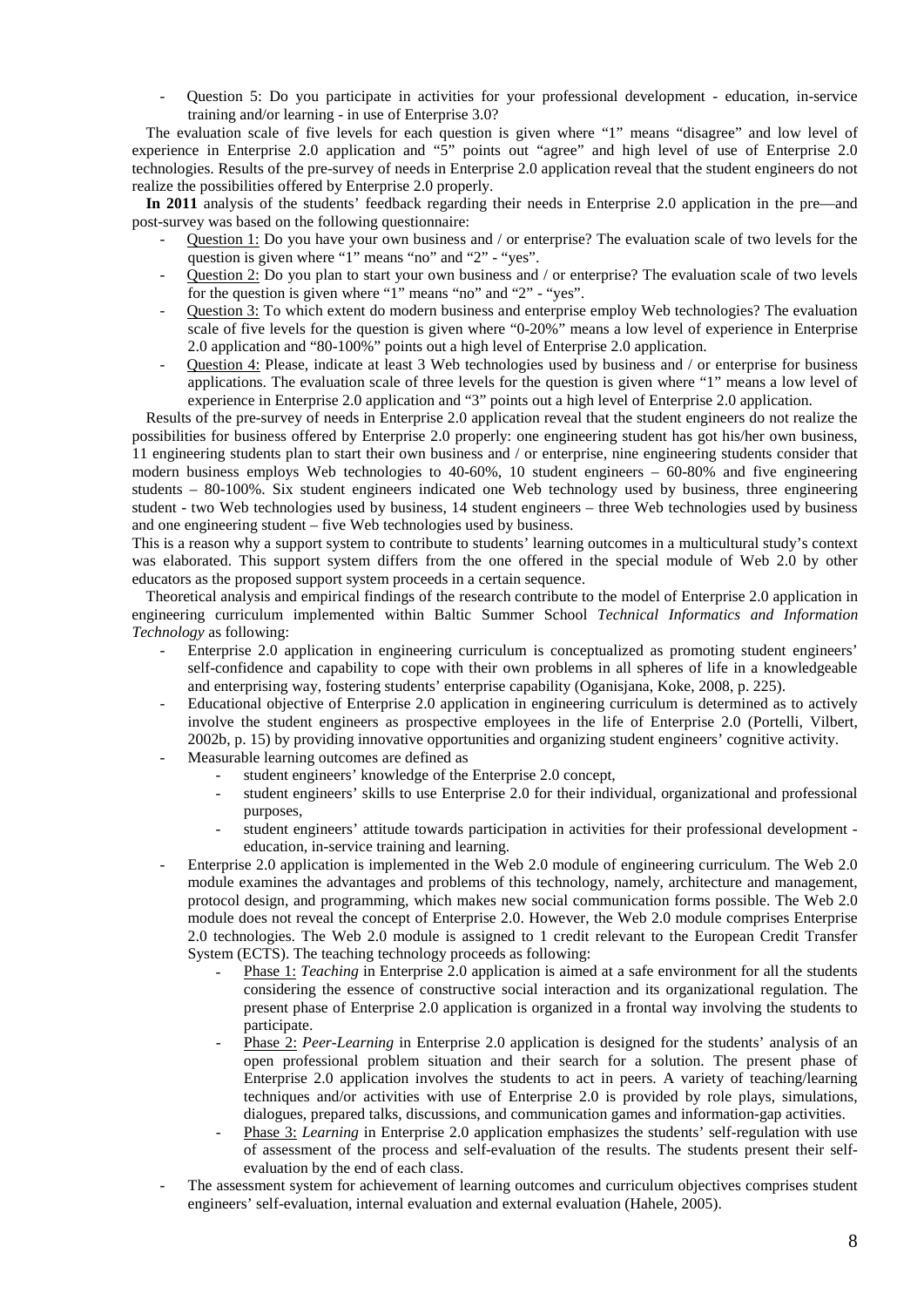In 2009 analysis of the post-survey carried out in Fifth Baltic Summer School *Technical Informatics and Information Technology* on August 11, 2009 reveals that the participants' learning outcomes has become homogeneous, and the participants have put the emphasis on Enterprise 2.0 application for professional needs as shown in Figure 11.



*Figure 11:* **PDF (probability density function) of the post-survey on August 11, 2009**

In 2010, after having applied Enterprise 2.0 in the Web 2.0 module, results of the post-survey demonstrate the positive changes in comparison with the pre-survey:

- the level of the participants' experience in terms of knowledge of the concept of Enterprise 2.0 has been enriched,
- the level of the participants' experience in Enterprise 2.0 application for individual needs, for organizational and professional needs increased and
- the level of the participants' experience in terms of participation in activities for professional development, namely, education, in-service training and/or learning, has been improved.

In 2011 after having applied Enterprise 2.0 in the Web 2.0 module, results of the post-survey demonstrate the positive changes in comparison with the pre-survey:

- The number of engineering students who plan to start their own business increased from 11 to 16.
- The number of student engineers who considered that modern business employs Web technologies to 40- 60% decreased from nine to five, 60-80% - decreased from 10 to nine and 80-100% - increased from five to 10 engineering students.
- The number of engineering students who indicated one Web technology used by business decreased from six student engineers to 5, two Web technologies used by business – decreased from three engineering student to one, three Web technologies used by business – increased from 14 student engineers to 15 and five Web technologies used by business – increased from one engineering student to three.
- The number of students who has got his/her own business remained steady one engineering student.

The present part reveals analysis of the research results in Enterprise 2.0 application within Baltic Summer School *Technical Informatics and Information Technology* in 2009, 2010 and 2011 through thorough analysis of student engineers' self-evaluation, internal evaluation and external evaluation. In order to find out how each student's learning outcomes changed after Enterprise 2.0 application in 2010, analysis of the engineering students' selfevaluation comprised the structured interviews of three questions:

- What is your attitude to the Enterprise 2.0 application?
- What have you learned in the Enterprise 2.0 application?
- How can you apply this knowledge in your academic field?

The aim of the interviews was to reveal the engineering students' evaluation of Enterprise 2.0 application for the development of student engineers' learning outcomes. Comparing the answers of those 24 engineering students in the sample, the structured interviews are focused on the engineering students' positive experience in Enterprise 2.0 application. For example**,** a student reveals the inter-relationship between the positive experience of social interaction and cognitive activity in Enterprise 2.0 application:

"I feel this class to be very useful to me because I am improving my knowledge in Enterprise 2.0 application".

The student evaluates his/her own learning process:

"I think I like the Web 2.0 module, because I have understood how to apply Enterprise 2.0".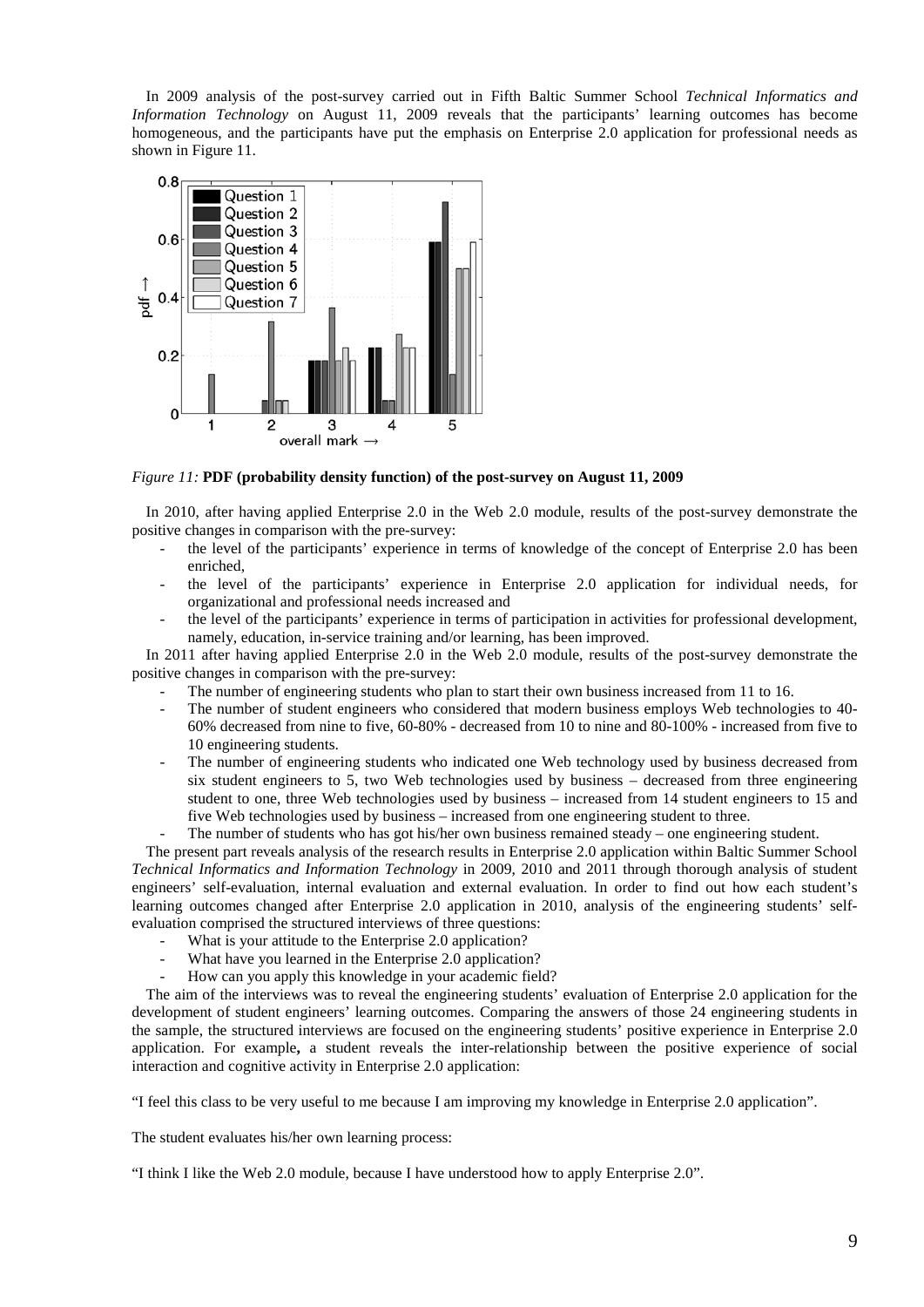Summarizing content analysis (Mayring, 2004, p. 269) of the structured interviews demonstrates that Enterprise 2.0 application in the context of sustainable development promote the development of students' learning outcomes. Moreover, Enterprise 2.0 application contributes to the safe and friendly teaching/learning environment for all the participants and provides opportunities of constructive social interaction and cognitive activity.

Internal evaluation involves internal evaluators, namely, engineering students and educators of the educational establishment (Hahele, 2005, p. 37). Analysis of internal evaluation of the engineering students' learning outcomes comprised the data processing, analysis, interpretation and analysis of the results of the pre-survey and post-survey of the student engineers. In order to determine the developmental dynamics of each student's learning outcome in **2010**, comparison of the pre-survey and post-survey results was carried out. The *Mean* results of the descriptive statistics highlighted in Table 2 demonstrate that the level of the students' learning outcomes has increased in the post-survey (3,28) in comparison with the pre-survey (1,68)*.*

|      | Question Pre-Survey | Post-Survey |  |
|------|---------------------|-------------|--|
| 1    | 1,86                | 3, 25       |  |
| 2    | 1,75                | 3,44        |  |
| 3    | 1,54                | 3,33        |  |
| 4    | 1,57                | 3, 16       |  |
| 5    | 1,68                | 3, 21       |  |
| mean | 1,68                | 3,28        |  |

*Table 2:* **Mean analysis of the pre- and post-survey in 2010**

The comparison of the *Standard Deviation* results as shown in Table 3 reveals that the scores of the post-survey are spread wider than the scores in the pre-survey.

| Table 3: Standard Deviation analysis of the pre- and post-surveys in 2010 |  |  |  |
|---------------------------------------------------------------------------|--|--|--|
|---------------------------------------------------------------------------|--|--|--|

|                | Question Pre-Survey | Post-Survey |  |
|----------------|---------------------|-------------|--|
| 1              | 1,85                | 2,35        |  |
| $\overline{2}$ | 1, 14               | 2,40        |  |
| 3              | 1,99                | 2,39        |  |
| 4              | 1,57                | 2,19        |  |
| 5              | 1,96                | 2,31        |  |
| mean           | 1,70                | 2,33        |  |

The results of *Mean* and *Standard Deviation* within the surveys of the students' feedback regarding their needs in Enterprise 2.0 reveal that most of answers are concentrated around Level 2 and 3. Thus, there is a possibility to increase the students' Enterprise 2.0 application within Web 2.0 technologies.

In order to determine the developmental dynamics of each student's learning outcome **in 2011**, comparison of the pre-survey and post-survey results was carried out. The *Mean* results of the descriptive statistics highlighted in Table 4 demonstrate that the level of the students' learning outcomes has increased in the post-survey (2,39) in comparison with the pre-survey (2,15)*.*

*Table 4:* **Mean analysis of the pre- and post-survey in 2011**

|      | Question Pre-Survey Post-Survey |       |  |
|------|---------------------------------|-------|--|
| 1    | 1,04                            | 1,04  |  |
| 2    | 1,46                            | 1,66  |  |
| 3    | 3,83                            | 4, 21 |  |
| 4    | 2, 25                           | 2,66  |  |
| mean | 2,15                            | 2,39  |  |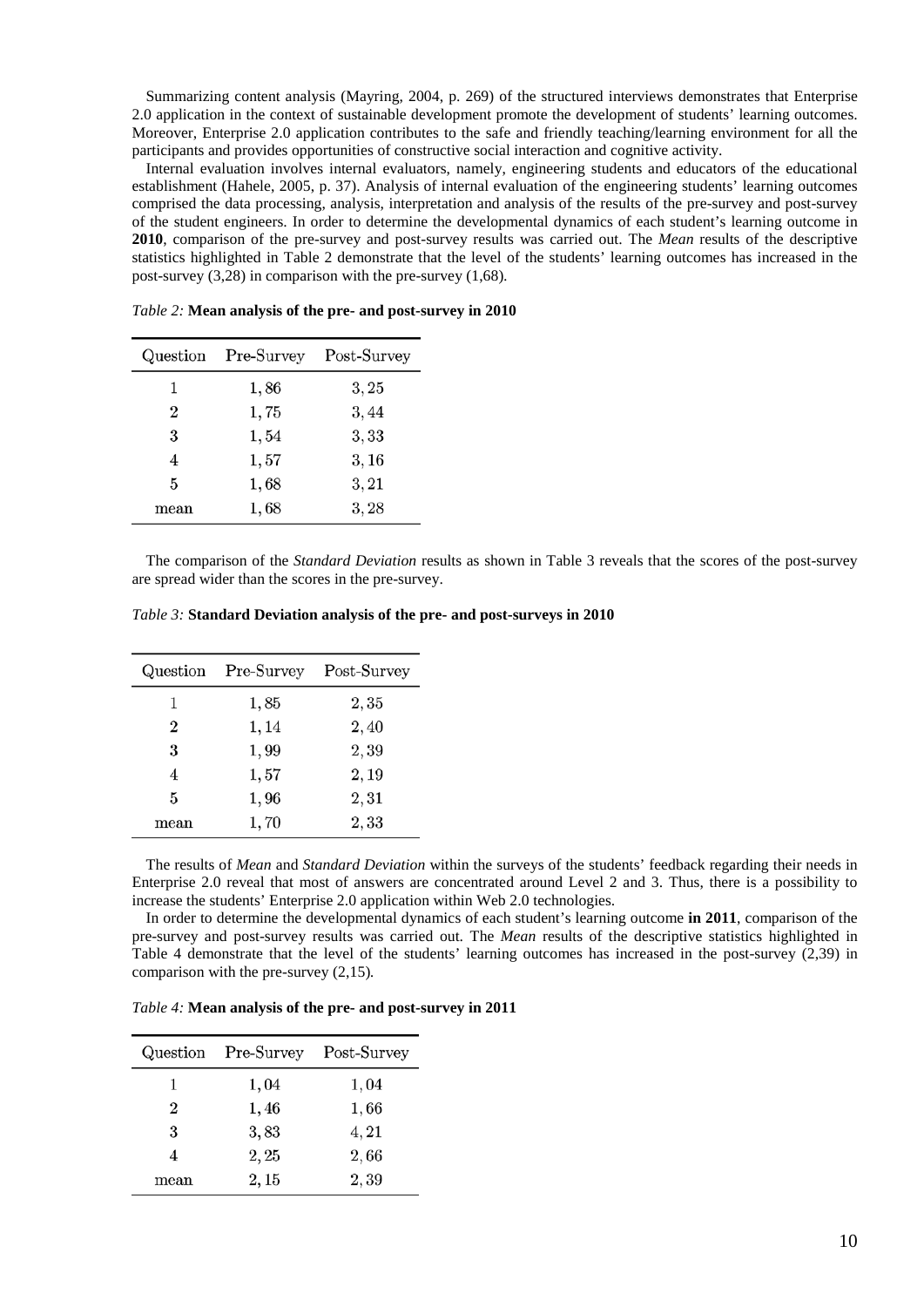The results of *Mean* within the surveys of the students' feedback regarding their needs in Enterprise 2.0 reveal that most of answers are concentrated around Level 2. Thus, there is a possibility to increase the students' use of Enterprise 2.0 within Web 2.0 technologies. Hence, considering judgment to be part of the art of statistics (Gigenzer, 2004, p. 603), the conclusion has been drawn that Enterprise 2.0 application in the context of sustainable development influenced the development of the engineering students' learning outcomes demonstrated by the difference between the levels of the student engineers' learning outcomes in the pre- and post-survey.

For the external evaluation the choice of experts was based on two criteria, namely, recognized knowledge in the research topic and absence of conflict of interests (Lopez, Salmeron, 2011, p. 202) as depicted in Figure 12.



*Figure 12:* **Criteria of choosing experts for external evaluation**

The number of experts depends on the heterogeneity of the expert group: the greater the heterogeneity of the group, the fewer the number of experts (Okoli, Pawlovski, 2004, p. 20). Thus, 10 is a good number of experts for the study (Lopez, Salmeron, 2011, p. 202). Therein, the external evaluation comprises 10 researchers from different countries. It should be mentioned that all the researchers participated in the external evaluation of the research results are professors in the fields connected with educational research. All the 10 researchers have decisively contributed to their fields of research. For example, the present research employs the finding of a researcher on the *quasi-concept.* Another investigates use of external and internal perspectives in empirical studies, namely, the external perspective means viewing the world from the researcher's or scientist's view and the internal perspective – from the subject's view. All the 10 researchers have got extensive research experience. Analysis of the external evaluation of the research results comprised non-structured interviews of one question as following: What is the researcher's view on Enterprise 2.0 application for the development of engineering students' learning outcome? The aim of the non-structured interviews was to reveal the researchers' evaluation of Enterprise 2.0 application for the development of engineering students' learning outcome.

For example, a respondent considered the organization model of Enterprise 2.0 application for the development of engineering students' learning outcome to be a transformative methodology. The researcher stressed the following advantages of the present transformative methodology:

- focus of establishing a system*,*
- the fascinating idea of positioning the *quasi-concept* within the *quasi-autonomous zone*,
- viewing the overall personality of the learner,
- the fact that educators can indeed change the typical classroom environment,
- good point to connect the external with the internal,
- Vygotsky's Law of Development selected,
- the scheme titled *Organisation of Productive Professional Environment*, including both external and internal factors,
- the essence and sequence of the implementation of the organization model for tertiary teaching/learning,
- developing newer constructs that will truly help the student to internalize new material and
- the student having the "ability to create knowledge".

Summarizing content analysis (Mayring, 2004, p. 269) of the data reveals that the respondents evaluate Enterprise 2.0 application for the development of engineering students' learning outcome in the context of sustainable development positively. Thus, the conclusion can be drawn that Enterprise 2.0 application in the context of sustainable development enhances development of engineering students' learning outcome.

#### **6. Conclusions and Directions for Further Studies**

The findings of the research allow drawing conclusions on efficiency of engineering curriculum for the development of student engineers' learning outcomes as student engineers' social responsibility in the context of sustainable development. Regarding quality assurance, it is evident that the student engineers' learning outcomes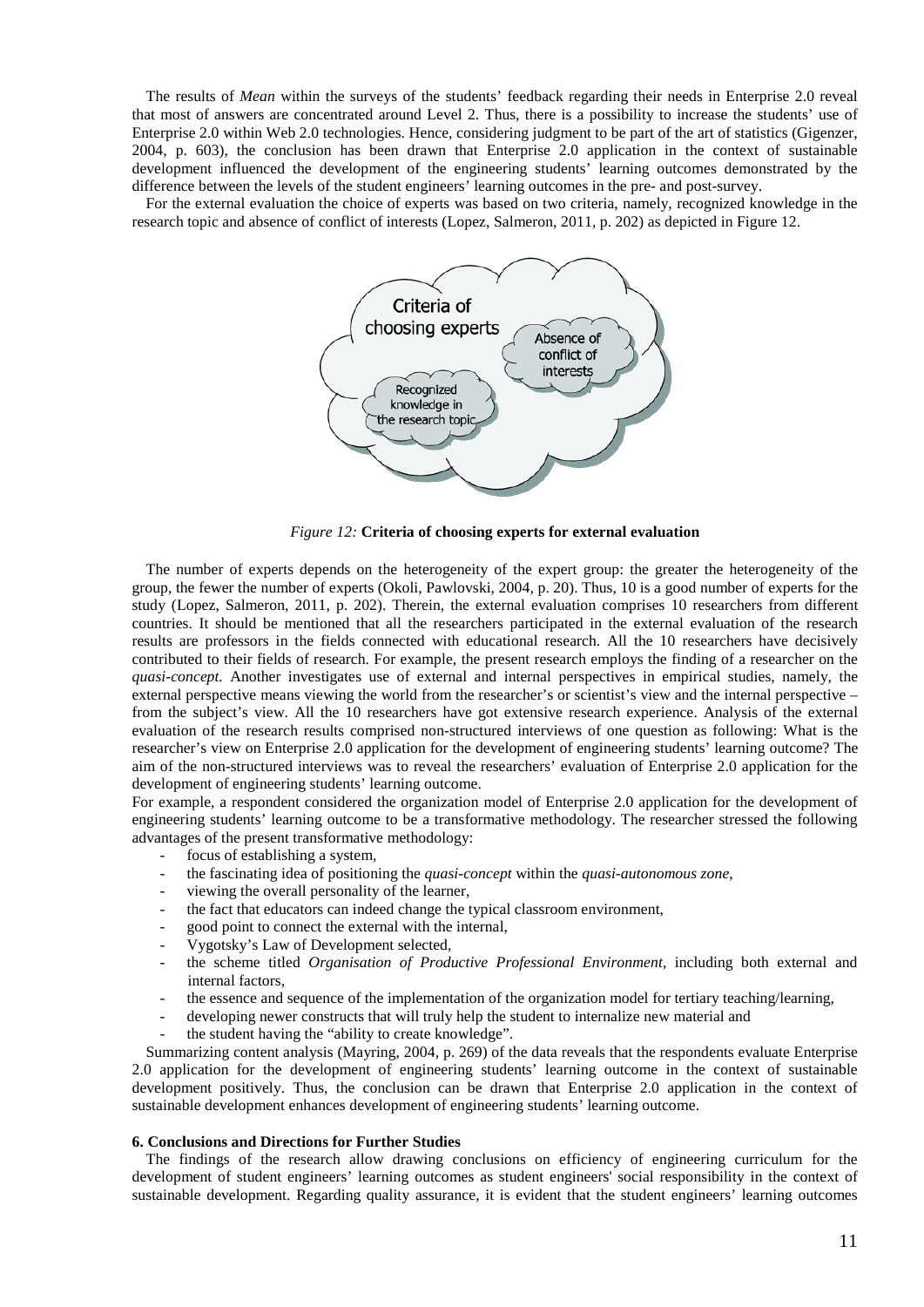have been enriched. The engineering students have gained their social experience for the development of their learning outcomes, and thus social experience changed into the means of gaining new opportunities and advantages. Irrespective of levels in the students' initial Enterprise 2.0 capacity, Enterprise 2.0 application has become an effective means of acquiring social experience by the engineering students in order to improve their learning outcomes. Enterprise 2.0 application resulted in the improved engineering students' learning outcomes. Therein, Enterprise 2.0 application has contributed to the development of the engineering students' learning outcomes. Regarding effectiveness of the educator's contribution to the student engineers' learning outcomes, it is evident that the engineering students widened their experience in social interaction and cognitive activity with Enterprise 2.0 application. The engineering students' social experience and attitude are positive. That shows that Enterprise 2.0 application in engineering curriculum influence the student engineers' learning outcomes. Moreover, validity of the qualitative evaluation research has been provided by use of the mixed methods' approach to the data obtaining, processing and analysis. Validity and reliability of the research results have been provided by involving other researchers into several stages of the conducted research. External validity has been revealed by international cooperation as following:

- the research preparation has included individual consultations given by the Western researchers,
- the present contribution has been worked out in co-operation with international colleagues and assessed by international colleagues, and
- the research has been presented at international conferences.

Therein, the researchers' positive evaluation of Enterprise 2.0 application for the development of engineering students' learning outcomes validates the findings of the present research.

Thus it might be stressed that Enterprise 2.0 application is efficient if it provides student's personal experience in social interaction as a condition for creation of new knowledge: if students' needs are met, and a support system - Enterprise 2.0 application - implemented in phases of a certain sequence is designed that would secure their social experience in social interaction and cognitive activity, engineering students demonstrate better results of the learning outcomes.

The present research has *limitations*. The inter-connections between engineering students' learning outcomes, Enterprise 2.0 application and the sequence of its implementation have been set. Another limitation is the empirical study conducted by involving educators and students of one tertiary institution. Therein, the results of the study cannot be representative for the whole area. Nevertheless, the results of the research - definition of Enterprise 2.0, Enterprise 2.0 application in engineering curriculum and the qualitative evaluation research - may be used as a basis of the development of engineering students' learning outcomes of other tertiary institutions. If the results of other tertiary institutions had been available for analysis, different results could have been attained. There is a possibility to continue the study.

The following pedagogical guidelines on Enterprise 2.0 application in engineering curricula are elaborated: Enterprise 2.0 application proceeds from Phase 1 *Teaching* aimed at determining the notion of constructive social interaction and its organizational regulation through Phase 2 *Peer-Learning* designed for the students' analysis of an open academic problem situation and their search for its solving that provide each student with the opportunity to construct his/her own social experience to Phase 3 *Learning* focused on the students' self-regulation with use of evaluation of the process and self-evaluation of the result.

One of the directions of further research is to consider the historical development of *Enterprise 2.0* and *Enterprise 2.0* in pedagogy. Table 5 demonstrates that the study of *Enterprise 3.0* and *Enterprise 3.0* in pedagogy has not had a long story.

| <b>Phase</b> | <b>Historical</b><br><b>Period</b> | Approach                           | <b>Elements of Enterprise</b>                                                               | <b>Educational settings</b>                       |
|--------------|------------------------------------|------------------------------------|---------------------------------------------------------------------------------------------|---------------------------------------------------|
| 1.           | $2000 - 2006$                      | Enterprise 1.0 as<br>socialization | Social software                                                                             | Tasks with use of Enterprise<br>1.0               |
| 2.           | $2006 - up to$<br>now              | Enterprise 2.0 as<br>community     | Social software and online<br>networks                                                      | Teaching techniques with use<br>of Enterprise 2.0 |
| 3.           | $2007 - up to$<br>now              | Enterprise 3.0 as<br>organization  | Online networks                                                                             | Practice of the Enterprise 3.0<br>curriculum      |
| 4.           | $2010 - up to$<br>now              | Enterprise 4.0 as<br>society       | Ambient intelligence, WebOS<br>Web operating system,<br>$\alpha$<br>artificial intelligence | University Degree                                 |

*Table 5:* **Enterprise 2.0 in pedagogy in different historical periods**

Enterprise 3.0 demonstrates the technology of online networks to assemble and manage large communities with a common interest in peer contribution, where organisations and enterprises have made use of the potential of Web 3.0 with single solutions such as online networks. However, Enterprise 4.0 as shown in Table 3 will be derived from the full application of Web 4.0 concepts such as ambient intelligence, WebOS or Web operating system, artificial intelligence, rather than Web 3.0 point solutions. It should be mentioned that the concept of a Web operating system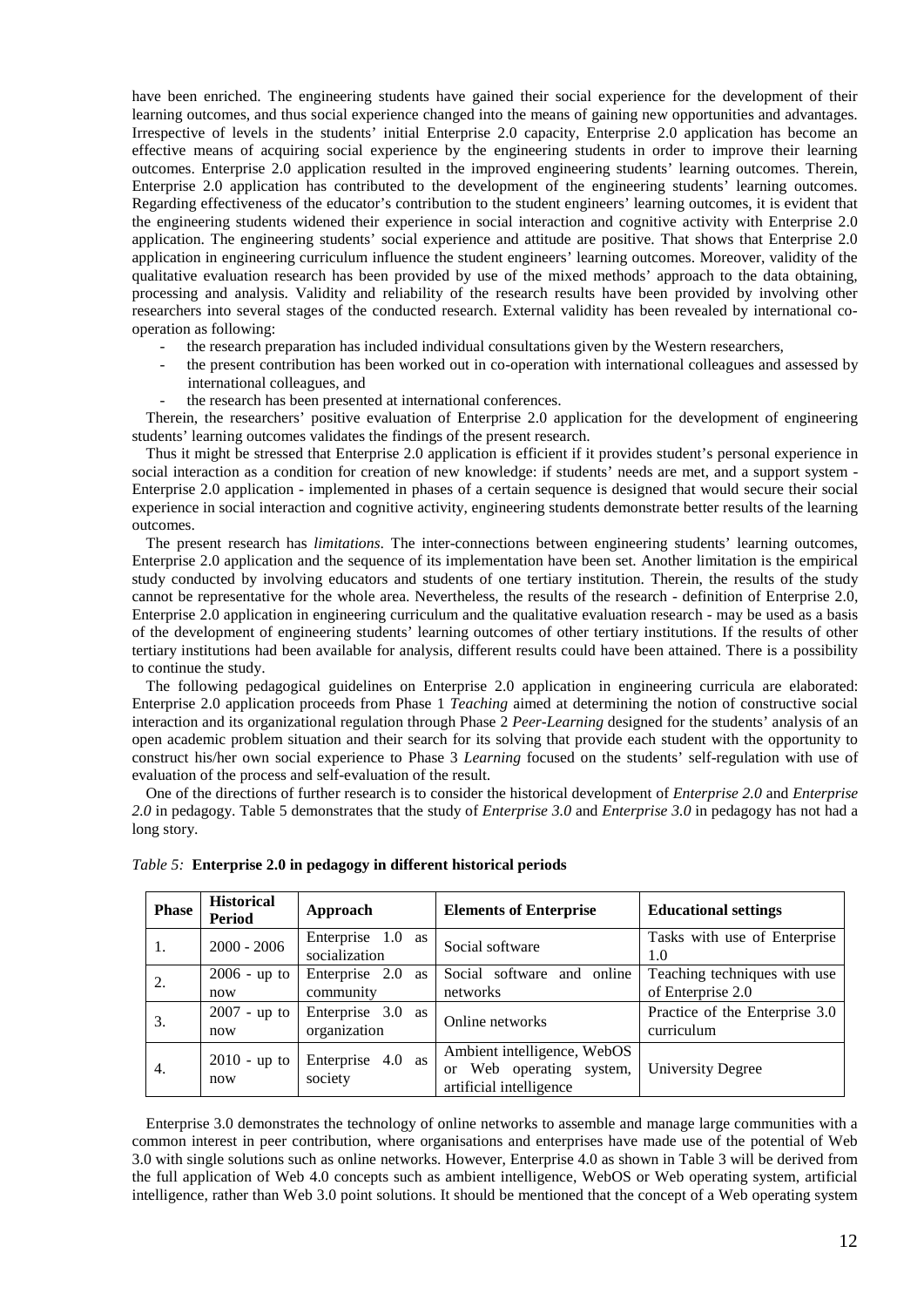or WebOS is distinct from Internet operating systems. Web operating system or WebOS is independent of the traditional individual computer operating system. This remains as an open point for the future.

Another direction of further research might include Enterprise 2.0 application based on five phases of the process of teaching and learning: teaching in Phase 1, teaching with elements of peer-learning in Phase 2, peer-learning in Phase 3, peer-learning with elements of leaning in Phase 4 and learning in Phase 5. Thus, the present contribution has proposed analysis of efficiency of engineering curriculum in the context of sustainable development underpinning elaboration of pedagogical guidelines on the development of students' social responsibility in engineering education and directions of further research.

#### **List of References**

- Abasheva, C. (2010) Specifics of the English Language Education in the Study Groups with Different Mother Tongues. 5th International scientific conference *Theory for Practice in the Education of Contemporary Society* of Riga Teacher Training and Educational Management Academy 25 - 27 March 2010, Riga, Latvia, pp. 428-431.
- Allenby, B., Folsom Murphy, C., Allen, D., Davidson, C. (2009) *Sustainable engineering education in the United States*, Sustainability Science (2009) 4:7–15, Integrated Research System for Sustainability Science, Springer.

Barry, A. K. (2002) *Linguistic Perspectives on Language and Education*. The USA: Greenwood Publishing Group Inc.

- Bluma, D. (2008) Teacher Education in the Context of Bologna Process*.* ATEE Spring University Conference *Teacher of the 21st Century: Quality Education for Quality Teaching* University of Latvia, May 2-3, 2008, P. 673-680 Riga, Latvia.
- Blunden, A. (2009) *An Interdisciplinary Concept of Activity*. Retrieved 29/11/2009 fro[m http://lchc.ucsd.edu/MCA/Paper/](http://lchc.ucsd.edu/MCA/Paper/) Outlines Nr. 1 2009, 1- 18.
- Boev, O.V., Kriushova, A.A., Kulyukina, E.S., Surygin, A.S., Freeston, I., Heitmann, G., Chuchalin, A.I. (2011). *Guidelines on engineering curriculum design aligned with the European Qualification Framework and European standards for quality assurance of engineering education* / Edited by O.V. Boev, N. Gruenwald and G. Heitmann. – Tomsk: TPU publishing house, 2011.
- Boev, O. V. (2011) *Engineering Curriculum Design: Methodology and Evaluation*. Paper presented at the Workshop on Curriculum Design in the Lucian Blaga University of Sibiu (Sibiu, Romania), October 10-12, 2011.
- Clift, R. (1998) Engineering for the environment: the new model engineer and her role, *IChemE Transactions*, Vol. 76B, pp. 151-60.
- Cohen, L., Manion, L., et al. (2003). *Research Methods in Education*. London and New York: Routledge/Falmer Taylor & Francis Group.
- Commission of the European Communities. (2006). *Efficiency and Equity in European Education and Training Systems.* Communication from the Commission to the Council and to the European Parliament. Brussels 08/09/2006. Retrieved July, 3, 2010, [http://ec.europa.eu/education/policies/2010/doc/comm481\\_en.pdf](http://ec.europa.eu/education/policies/2010/doc/comm481_en.pdf) .
- Davies, S., Edmister, J., Sullivan, K. and West, C. (2003) Educating sustainable societies for the twenty-first century, *International Journal of*
- Flick, U. (2004) Design and Process in Qualitative Research. In U. Flick, E. Von Kardoff and I. Steine (Eds), *A Companion to Qualitative Research* (pp. 146-152). SAGE, UK, Glasgow.
- Flyvbjerg, B. (2006) Five Misunderstandings About Case-Study Research. *Qualitative Inquiry* Volume 12(2) April 2006, 219-245. Sage Publications.
- Gigerenzer, G. (2004) *Mindless Statistics.* The Journal of Socio-Economics, Volume 33, Issue 5, 587-606. Elsevier Inc.
- Hahele, R. (2005). *Students' Self' — Assessment in Biology Lessons.* Synopsis of unpublished doctoral dissertation, University of Lavia, Rīga, Latvia: Latvijas Universitāte.
- Kardoff, E. (2004) Qualitative Evaluation Research. In U. Flick, E. Von Kardoff and I. Steinke (Eds), *A Companion to Qualitative Research,* (pp. 137-142). SAGE, UK, Glasgow.
- Leont'ev, A. N. (1978) *Activity, Consciousness, and Personality*. Prentice-Hall.
- Lopez, C., Salmeron, J. (2011) A Framework for Classifying Risks in ERP Maintenance Projects. *Proceedings of International Conference on e-Business* (ICE-B 2011), July 18-21, 2011, pp. 201-204. Publisher: SciTePress - Science and Technology Publications, Seville, Spain.
- Luka, I. (2008). Students and the educator's co-operation as a means of development of students' English for Specific Purposes competence. Paper presented at the European Conference on Educational Research "*Theory and Evidence in European Educational Research"*, University of Goteborg, 10-12 September 2008. Retrieved December 3, 2011, fro[m http://www.leeds.ac.uk/educol/documents/172916.htm](http://www.leeds.ac.uk/educol/documents/172916.htm) .
- Luka, I., Ludborza, S., Maslo, I. (2009) Effectiveness of the use of more than two languages and quality assurance in European interuniversity master studies. *European Conference on Educational Research*, University of Vienna, September 28-30, 2009. Retrieved December 3, 2011, fro[m http://www.leeds.ac.uk/educol/documents/186418.pdf](http://www.leeds.ac.uk/educol/documents/186418.pdf) .
- Maslo, E. (2007). Transformative Learning Space for Life-Long Foreign Languages Learning. In D.Cunningham, D.Markus, J.Valdmanis ... [u.c.] (Eds), International Nordic-Baltic Region Conference of FIPLV *Innovations in Language Teaching and Learning in the Multicultural Context* 15-16 June, 2007, Riga, Latvia (pp. 38-46). - Rīga: SIA "Izglītības soļi".
- Mayring, P. (2004) Qualitative Content Analysis. In: U. Flick, E. Von Kardoff and I. Steinke (Eds). *A Companion to Qualitative Research,* pp. 266-269. SAGE, UK, Glasgow.
- Mayring, P. (2007) On Generalization in Qualitatively Oriented Research. Forum Qualitative Sozialforschung / Forum: *Qualitative Social Research*, 8(3), Art. 26, [http://nbn-resolving.de/urn:nbn:de:0114-fqs0703262.](http://nbn-resolving.de/urn:nbn:de:0114-fqs0703262)
- Oganisjana, K., Koke, T. (2008) Developing Students' Enterprise. In Maslo, I., Kiegelmann, M., Huber, G. L. (Ed.), *Qualitative Psychology in the Changing Academic Context (*pp. 218-233). Tübingen, Germany.
- Okoli, C., Pawlovski, S. (2004) The Delphi Method as a Research Tool: an example, design considerations and applications. *Information and Management*, 42(1), 15-29. 2004.
- Perdan, S., Azapagic, A. and Clift, R. (2000) Teaching sustainable development to engineering students*, International Journal of Sustainability in Higher Education*, Vol. 1, No. 3, pp. 267-79.
- Philippou, S. (2005) The "Problem" of the European Dimension in Education: a principled reconstruction of the Greek Cypriot curriculum. *European Educational Research Journal*, Volume, 4(4), 343-367.
- Portelli, J. P., Vilbert, A. B. (2002a) A Curriculum of Life. *Education Canada* Volume 42 (2), 36-39. Published by Canadian Education Association.
- Portelli, J. P., Vilbert, A. B. (2002b) Standards, Equity, and the Curriculum of Life. *Analytic Teaching* Volume 22(1), 4-19. The Community of Inquiry Journal Published By Viterbo University LA CROSSE, WI.
- Reich, K. (2005) *Systemisch-konstruktivistische Pädagogik*. Weinheim u.a. (Beltz), 2005, pp. 299.
- Robbins, D. (2007) Vygotsky's and Leontiev's Non-classical Psychology Related to Second Language Acquisition. In: D.Cunningham, D.Markus, J.Valdmanis ... [u.c.] (Eds). *International Nordic-Baltic Region Conference of FIPLV Innovations in Language Teaching and Learning in the Multicultural Context*, 15-16 June, 2007, Riga, Latvia, - Rīga: SIA "Izglītības soļi", 2007. CD-ROM. pp. 47-57.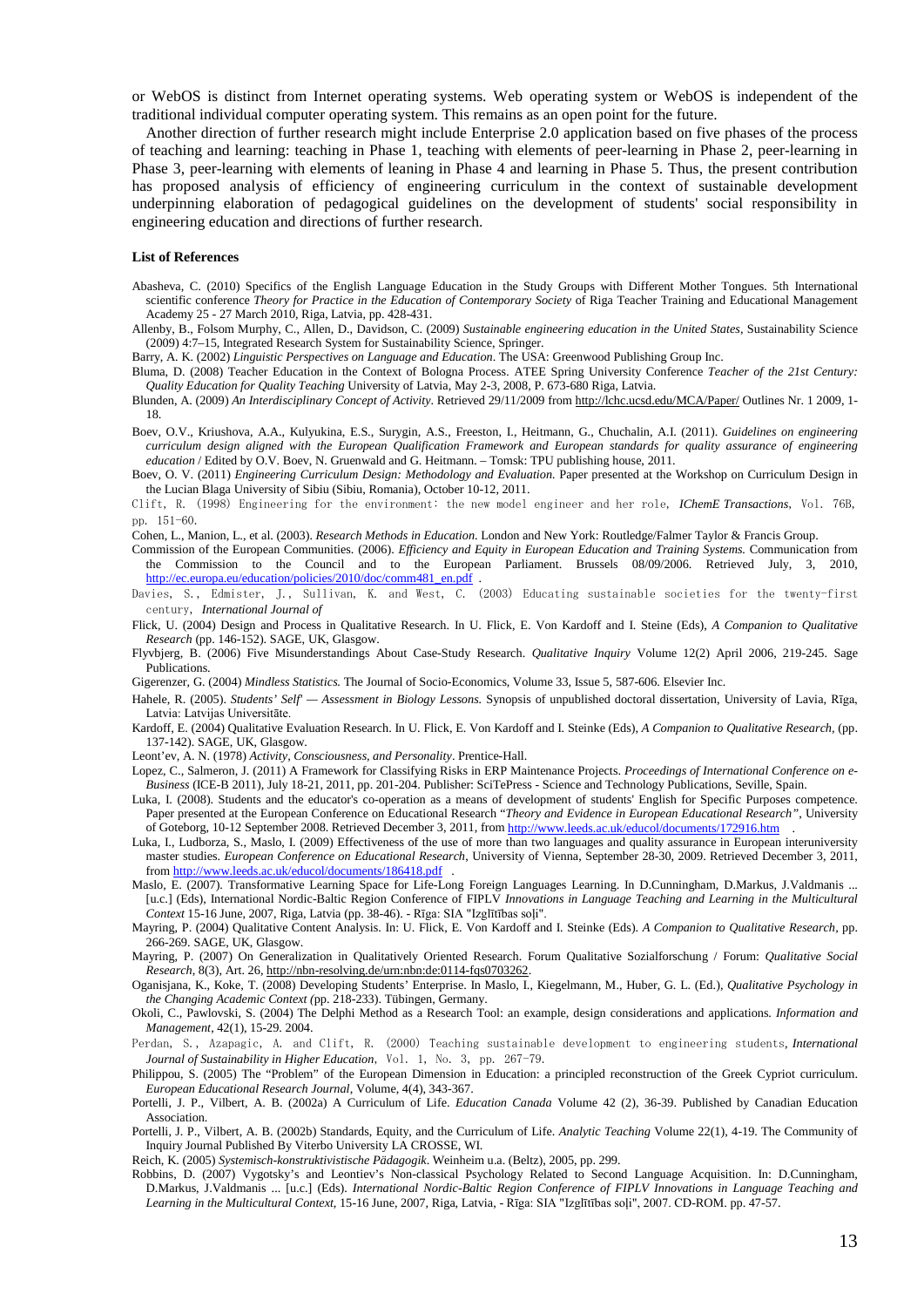- Rohweder, L. (2007) What kind of Sustainable Development do we talk about? In: Kaivola, T. and Rohweder, L. (Ed.), *Towards Sustainable Development in Higher Education – Reflections,* pp. 22-27. Helsinki University Press, Finland, 2007.
- Surikova, S. (2007). Development of Criteria, Indicators and Level System for Evaluation of Enhancement of Primary School Students' Social Competence. In Proceedings of the International Scientifical Conference *Society, Integration, Education* of Rezekne Higher Education Institution (pp. 383-393). Rēzekne, Latvia: Rēzeknes Augstskola.
- Taoussanidis, Nikolaos, (2010) *Sustainable engineering education: justified and justifiable*, Proceedings of the 7th WSEAS Int. Conf. on Engineering Education (EDUCATION '10), Corfu Island, Greece, July 22-24, 2010 pp.428-434.
- United Nations General Assembly (1987) *Report of the World Commission on Environment and Development*: Our Common Future. Transmitted to the General Assembly as an Annex to document A/42/427 - Development and International Co-operation: Environment. Accessed in: 2009- 02-15 at[: http://www.un-documents.net/wced-ocf.htm.](http://www.un-documents.net/wced-ocf.htm)
- Vossen, G. (2009). Web 2.0: a Buzzword, a serious Development, just Fun, or What? In Joaquim Filipe, David A. Marca, Boris Shishkov, Marten van Sinderen (Eds.), ICE-B 2009 - *Proceedings of the International Conference on e-Business*, Milan, Italy, July 7-10, 2009, ICE-B is part of ICETE - The International Joint Conference on e-Business and Telecommunications *(*pp. 33-40). Milan, Italy: INSTICC Press 2009.
- Vygotsky, L. (1934/1962) The Development of Scientific Concepts in Childhood. Reading Pack No 4.1d: In: L. S.Vygotsky, *Thought and language* (82-97). 1934/1962. Cambridge, MS: MIT. 287 p.
- Wells, G. (1994) *Learning And Teaching "Scientific Concepts".* Moscow, Sept. 1994. Vygotsky's Ideas Revisited. Ontario Institute For Studies In Education. University Of Toronto. Retrieved 01/07/2010 from [http://education.ucsc.edu/faculty/gwells/Files/Papers\\_Folder/Scient.concepts.](http://education.ucsc.edu/faculty/gwells/Files/Papers_Folder/Scient.concepts.%20pp.%2010)  [pp. 10.](http://education.ucsc.edu/faculty/gwells/Files/Papers_Folder/Scient.concepts.%20pp.%2010)

#### **УСТОЙЧИВОЕ РАЗВИТИЕ В ИНЖЕНЕРНОМ ОБРАЗОВАНИИ: ПЕДАГОГИЧЕСКИЙ ПОДХОД Андреас Аренс и Елена Защеринская** Аннотация

Инженерное образование сталкивается с проблемой развития социальной ответственности в контексте устойчивого развития. Целью исследования является анализ продуктивности инженерных учебных программ в контексте устойчивого развития для разработки педагогического руководства по развитию социальной ответственности студентов-инженеров в инженерном образовании. Анализ включает в себя процесс анализа смысла ключевых понятий *устойчивого развития* и *инженерные учебные программы*. Кроме того, исследование демонстрирует как ключевые понятия связаны с идеей продуктивности. Исследование качественной оценки было использовано. Эмпирические исследования были проведены в Балтийской Летней школе "Техническая информатика и информационные технологии" в 2009, 2010 и 2011 годах. 85 участников приняли участие в опросе для эмпирических исследований. Потребности студентов в Enterprise 2.0 были критериями продуктивности инженерных учебных программ в контексте устойчивого развития. Описательная статистика была реализована для первичного анализа данных. Результаты исследования позволяют сделать вывод о продуктивности инженерных учебных программ для развития социальной ответственности студентов-инженеров в контексте устойчивого развития. педагогического Руководство по развитию социальной ответственности студентов-инженеров инженерном образовании предложено.

Andreas Ahrens Dr.-Ing. habil., Professor Hochschule Wismar University of Technology, Business and Design Faculty of Engineering Department of Electrical Engineering and Computer Science Communications Signal Processing Group Philipp-Müller-Straße 14 23966 Wismar GERMANY Phone: +49 3841 753 7330 Fax: +49 3841 753 7130 email: andreas.ahrens@hs-wismar.de

**Research fields** include error correcting codes, multiple-input multiple-output systems, iterative detection for both wireline and wireless communication and social computing.

Jeļena Zaščerinska Dr. paed., Senior Researcher Centre for Education and Innovation Research Kurzemes prospekts 114, Rīga, LV-1069, Tel. +371 29435142, knezna@inbox.lv